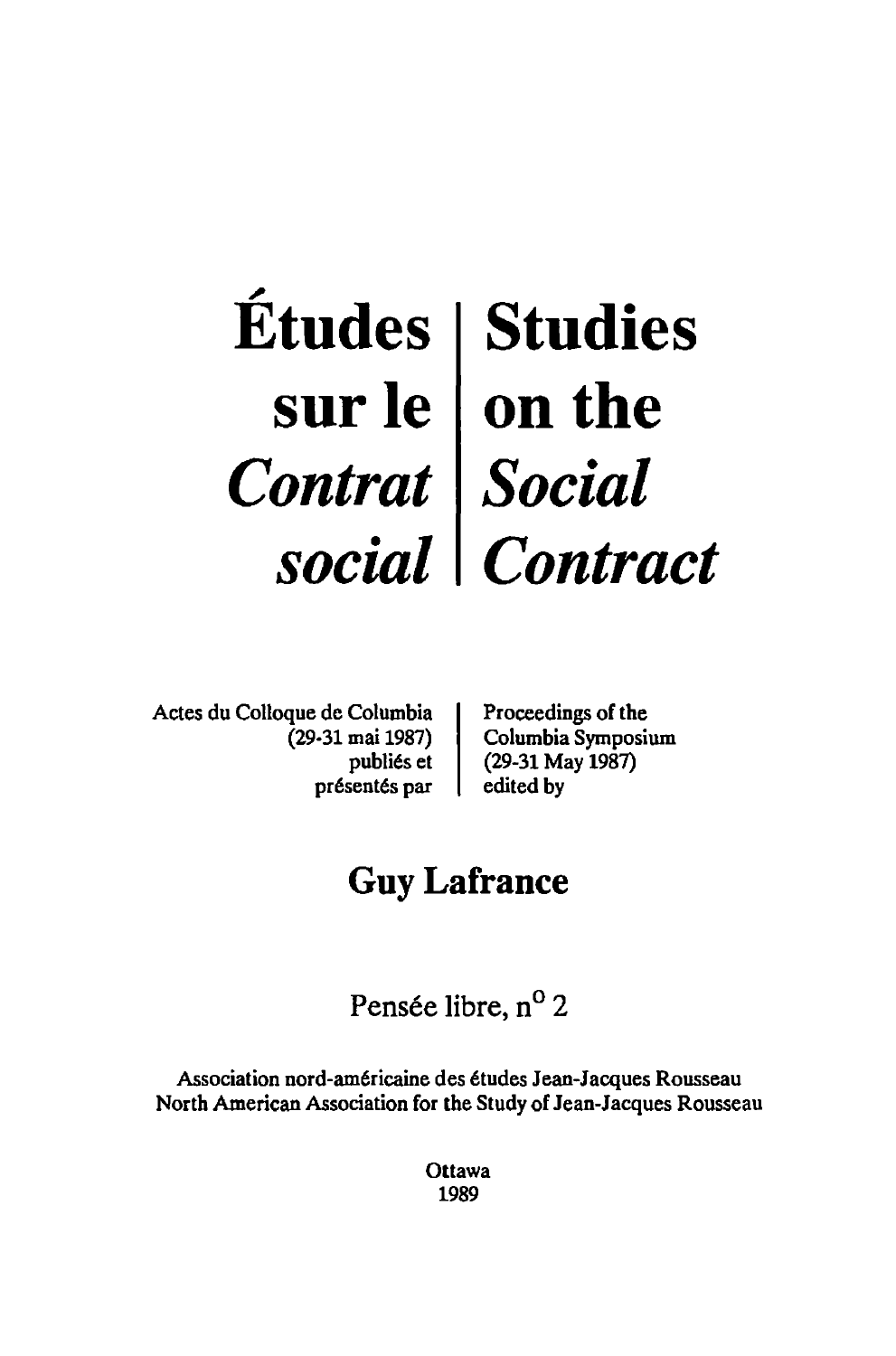#### **Données de catalogage avant publication (Canada)**

Vedette principale au titre:

Etudes sur Ie Contrat social = Studies on the Social contract

(Pensée libre; no 2) Texte en français et en anglais. Comprend des références bibliographiques. ISBN 0.9693132-1-7

1. Rousseau, Jean-Jacques, 1712-1778. Contrat social--Congrès. I. Lafrance, Guy II. Association nord-américaine des études Jean-Jacques Rousseau. 1lI. TItre: Studies on the Social contract. IV. Collection.

### JCJ79.R9E88 1989 320'.0) C90-090062-8F JC179.R9E881989 320'.01 C90.<J90062-8F

#### **Canadian Cataloguing In Publication Data**

Main entry under title:

Etudes sur Ie Contrat social = Studies on the Social contract

(Pensée libre ; no. 2) Text in French and English. Includes bibliographical references. ISBN 0-9693132-1-7

1. Rousseau, Jean-Jacques, 1712-1778. Contrat social--Congresses. I. Lafrance, Guy II. North American Association for the Study of Jean-Jacques Rousseau. Ill. Title: Studies on the Social contract. IV. Series.

| JC179, R9E88 1989 | 320'.01 | C90-090062-8F |
|-------------------|---------|---------------|
|                   |         |               |

Ouvrage publié grâce au concours de l'Association nord-américaine des études Jean-Jacques Rousseau et grâce à une subvention du Conseil de recherche en sciences humaines du Canada.

The publication of this volume was made possible by the co-operation of the North American Association for the Study of Jean-Jacques Rousseau and by a grant from the Social Sciences and Humanities Research Council of Canada.

@Association nord-amtricaine des ttudes Jean-Jacques Rousseau I North American Association for the Study of Jean-Jacques Rousseau, 1989

ISBN 0-9693132-1-7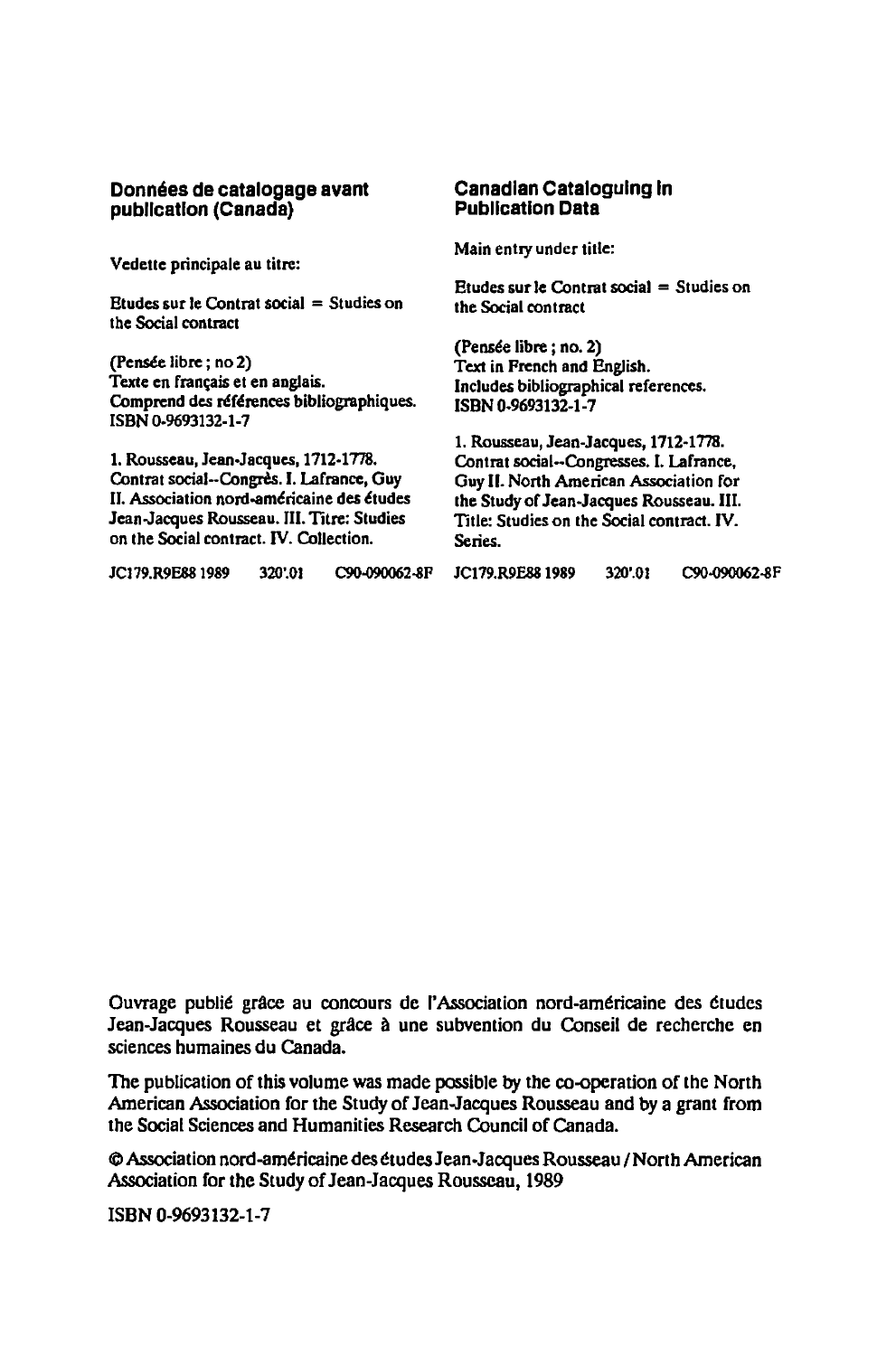## ROUSSEAU THE LEGISLATOR

In a previous paper<sup>1</sup> I have argued that, as a result of his "illumination" on the road to Vincennes, Rousseau believed himself to be chosen by God to carry out the mission of redeeming mankind This present paper will attempt to show that Rousseau saw his role as that of a legislator in the antique tradition.

In order for Rousseau to fulfill his destiny he had to have faith that the redemption of mankind was possible. Some critics, however, have drawn attention to a fundamental strain of pessimism in Rousseau's writings that belies any suggestion of confidence in the future.<sup>2</sup> and it is true that, in the later years, he would come to doubt that he was divinely inspired. But the period between the Vincennes episode and his exile from France is characterized by the notion that society could be reformed and that he was the one singled out by providence to point the way. Although, like the ancient prophets, Rousseau railed against his time, he did so in the expectation (later understood as naïve) $3$  that his message would be heard, understood and acted on, if not everywhere at least in Geneva. These, then, were the years of optimism, based on the idea that the lessons of the old republics might

<sup>1. &#</sup>x27;'The Role of Providence in Rousseau's Revelation on the Road to Vincennes" in *Man* and *Nature,* vol. VI, Academic Printing and Publishing, Edmonton, 1988.

<sup>2.</sup> See, for example, B. de Jouvenal, "Rousseau the Pessimistic Evolutionist," Yale *French Studies,* 28 (1961-62), pp. 83-96; J.N. ShkJar, "Rousseau's Images of Authority" in *Hobbes* and *Rowseau* (New York: Doubleday and Company, 1972), pp. 333-365.

<sup>3.</sup> In tbe *Dialogues* he speaks bitterly of his ingenuousness when, on winning the prize for his *Premier Discours* in 1750, he was "berce du ridicule espoir de faire enfin triompher des préjugés et du mensonge la raison, la vérité, et de rendre les hommes sages en leur montrant leur véritable intérêt." (I, 829) References to Rousseau's works are taken from the four-volume Pléiade edition of his *(Euvres completes* (1959-1969) ofwbich I have modernized the spelling.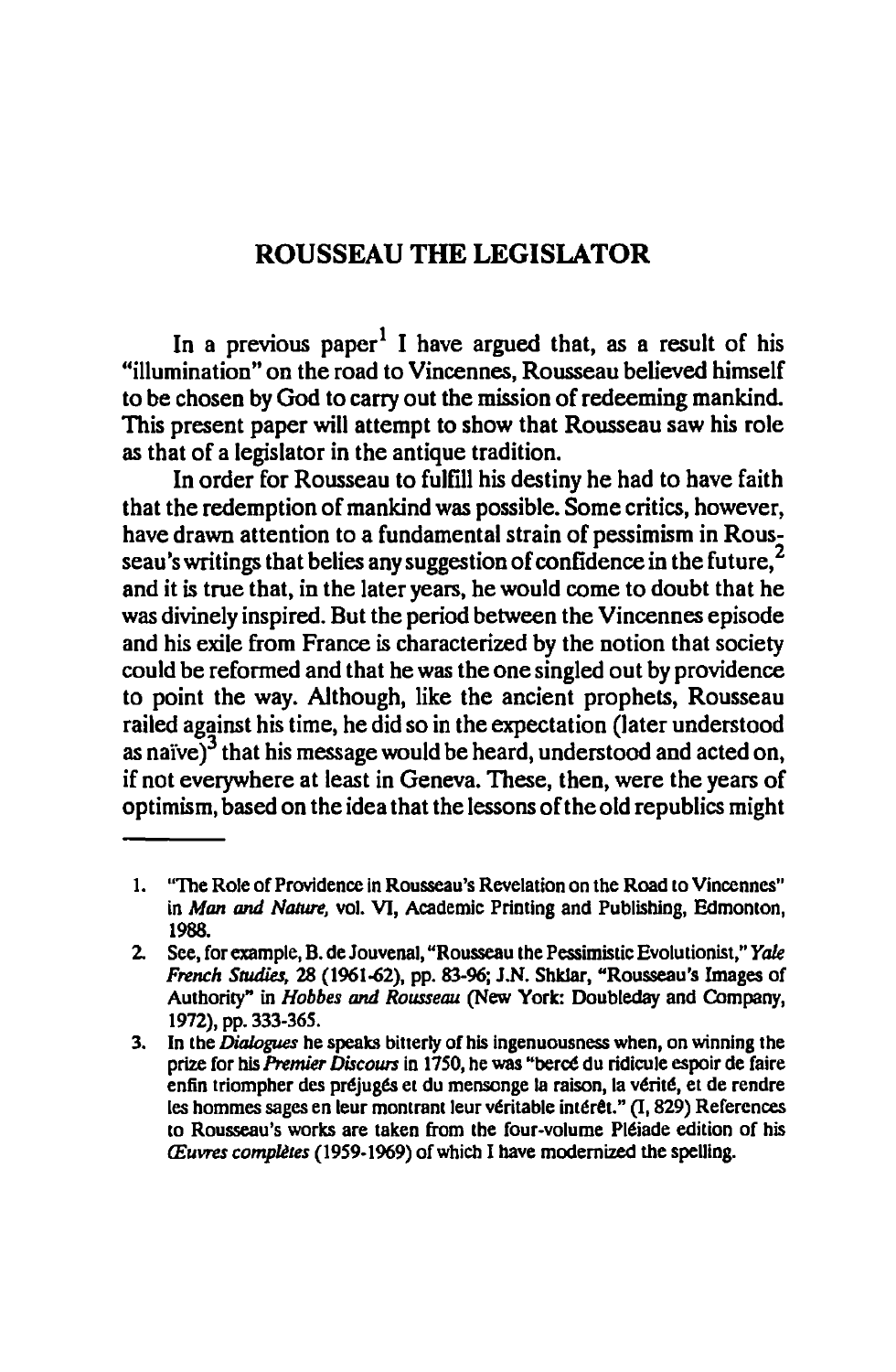be adapted to modern institutions in such a way as to transform human nature:

Quand on lit l'histoire ancienne, on se croit transporté dans un autre univers et parmi d'autres êtres. Qu'ont de commun les Français, les Anglais, les Russes avec les Romains et les Grecs? Rien presque que la figure. Les fortes âmes de ceux-ci paraissent aux autres des exagérations de l'histoire.... Ils existèrent pourtant, et c'étaient des humains comme nous: qu'est-ce qui nous empêche d'être des hommes comme eux? Nos préjugés, notre basse philosophie, et les passions du petit intérêt, concentrées avec l'égoïsme dans tous les cœurs par des institutions inentes que le génie ne dicta jamais. (Pologne, III, 956).

One of the reasons that some critics have interpreted Rousseau's philosophy as pessimistic derives from his cyclical or spiral view of history, a view he shared with many of his contemporaries.<sup>4</sup> In the Contrat social, for example, he states that: "il doit arriver tôt ou tard que le prince opprime enfin le souverain et rompe le traité social. C'est le vice inhérent et inévitable qui dès la naissance du corps politique tend sans relâche à le détruire; ... Telle est la pente naturelle et inévitable des gouvernements les mieux constitués.... Le corps politique, aussi bien que le corps de l'homme, commence à mourir dès sa naissance et porte en lui-même les causes de sa destruction." (III, 421, 424) But if civilisations disappear they also reappear. If there are lows there are also highs. There was a golden age, there were Sparta and Rome, so perhaps another evolution will herald a new beginning. This seemed to be Rousseau's thought when he penned the following note to a page of the *Émile*: "Je tiens pour impossible, que les grande monarchies de l'Europe aient encore longtemps à durer; toutes ont brillé, et tout état qui brille est sur son déclin." (IV, 468) Therefore, however miserable the present state of society we should never lose faith in the beneficence of God who has given us the capacity to institute reforms: "loin de penser qu'il n'y ait ni vertu ni bonheur pour nous, et que le ciel nous ait abandonnés sans ressource à la dépravation de l'espèce, efforçons-nous de tirer du mal même le remède qui doit le guérir." (Contrat social, 1e version, III, 288)

<sup>4.</sup> See J. Schlobach, "Pessimisme des philosophes? La théorie cyclique de l'histoire au 18e siècle," Studies on Voltaire and the Eighteenth Century, 155 (1976), рр. 1971-1987.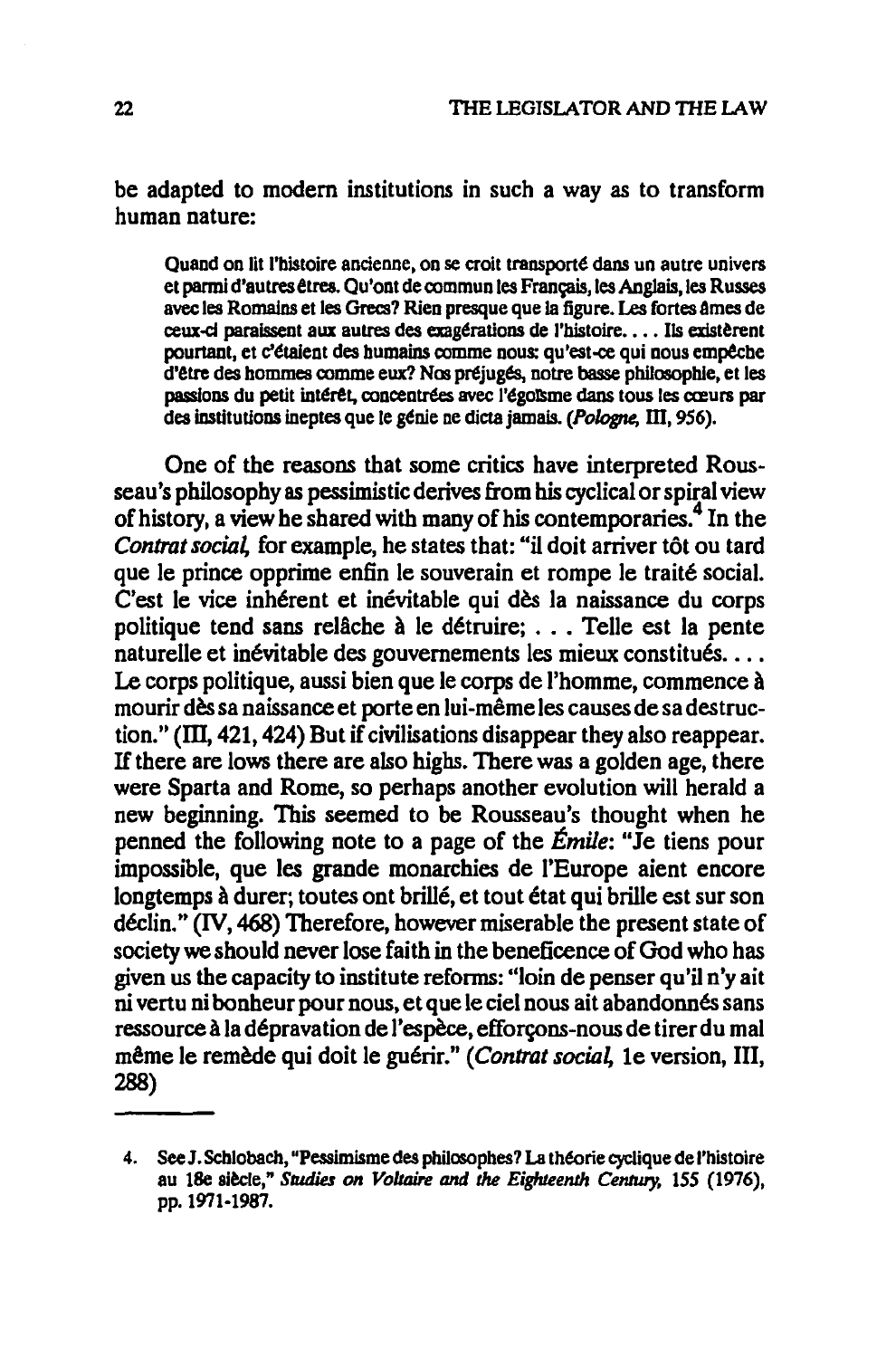Moreover, if we want living proof, says Rousseau, that institutions can change human nature and create citizens, we have only to look at the astonishing example of the Jews, "[une] troupe errante et servile" transformed by laws and customs into a nation that, despite centuries of persecution, despite being scattered over the face of the earth, without a country, without a home, still retains its identity: "Athènes, Sparte, Rome ont péri et n'ont plus laissé d'enfants sur la terre. Sion detruite n'a point perdu les siens; ils se conservent, ils multiplient, s'etendent par tout Ie monde et se reconnaissent toujours, ils se mêlent chez tous les peuples et ne s'y confondent jamais; ils n'ont plus de chefs et sont toujours citoyens." *(Fragments po litiques*, III, 499)<sup>5</sup> In my view, then, Rousseau's major works were written in the belief that reform was possible.

Along with his cyclical view of history Rousseau also subscribed to the "great man" theory. In the *Demiere Reponse,* for example, he refers to "des grands hommes qui sont faits pour guider les autres," (m, 72) and in the preface to *Narcisse* he writes: "J'avoue qu'il y a quelques genies sublimes qui savent penetrer a travers les voiles dont la vérité s'enveloppe, quelques âmes privilégiées, capables de résister a la betise de la vanite, a la basse jalousie, et aux autres passions qu'engendre le goût des lettres. Le petit nombre de ceux qui ont le bonheur de réunir ces qualités, est la lumière et l'honneur du genre humain." (II, 970)<sup>6</sup> However, although he speaks in the *Premier Discours* of the genius of such moderns as Bacon, Descartes and Newton and in the celebrated letter to M. de Franquières, pays homage to Fénelon (IV, 1142), Rousseau's really great men are found only in antiquity. As he says in the *Fragments po/itiques,* 

<sup>5. &</sup>quot;[Moïse] lui donna des mœurs et des usages inaliénables avec ceux des autres nations; il le surchargea de rites, de cérémonies particulières; il le gêna de mille façons pour le tenir sans cesse en haleine et le rendre toujours étranger parmi les autres hommes, et tous les liens de fratemit6 qu'iI mit entre les membres de sa république étaient autant de barrières qui le tenaient séparés de ses voisins ... C'est par là que ... ses mœurs, ses lois, ses rites, subsistent et dureront autant que le monde, malgré la haine et la persécution du reste du genre humain." *(Pologne,* II, 956-957).

<sup>6.</sup> In her unpublished doctoral dissertation, *Problimatique du heros* dons *Ies ecrits*  de *Jean-Jacques Rousseau* (University of Toronto, 1981), Diane B. Woody has examined in detail Rousseau's attitude to great men, from antiquity to his own time.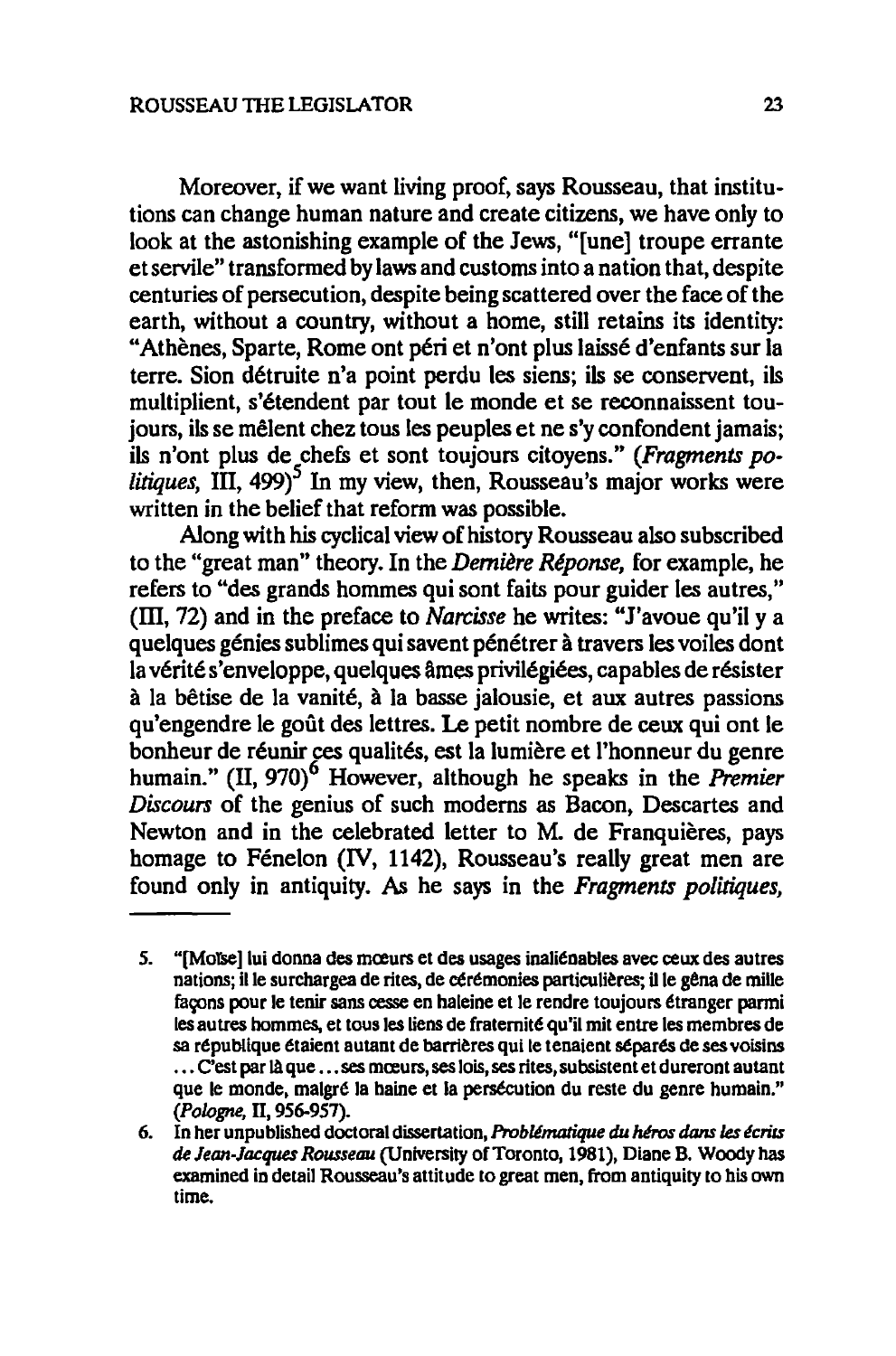"L'histoire moderne n'est pas depourvue de traits admirables mais ce ne sont que des traits, j'y vois quelques grandes actions, mais je n'y vois plus de grands hommes."  $(III, 558)$ 

In one sense, Rousseau considered all the old republicans as supermen because of the institutions to which they belonged. In the *Premier Discours,* for example, he refers to Sparta as "cette republique de demi-dieux plutôt que d'hommes." (I, 12) And, elsewhere, he says of the Spartans and Romans that, "Ia meditation de leur grandeur nous en communique une partie, et I'on pourrait dire de leur personne et de leurs discours ce que Pythagore disait des simulacres des dieux, qu'ils donnent une âme nouvelle à ceux qui s'en approchent pour recueillir leurs oracles." *(Fragments politiques,* m, 538-539)

These men were great because they had been "élevés par de sublimes institutions." *(Fragments politiques,* ill, 538) In the *Contrat social* Rousseau quotes Montesquieu to the effect that, "Dans la naissance des sociétés ... ce sont les chefs des républiques qui font l'institution, et c'est ensuite l'institution qui forme les chefs des républiques." (III, 381) But the truly great men were the ones who created these institutions, thus changing the course of history by establishing civil societies that enabled their citizens to aspire "au plus haut degre de grandeur et de vertus ou puisse atteindre la sagesse humaine" *(Fragments politiques, III, 538)* and to become "[le] modele de tous les peuples libres." *(Second Discours,* III, 113) In Rousseau's view, then, the truly sublime were the legislators, men such as Moses, Lycurgus and Numa, the agents of providence, the redeemers of mankind who appeared at the critical moment like those natural accidents, those earthquakes and floods that, "fortuites *en apparence" (Fragments politiques,* ill, 533), radically re-ordered men's lives and forced them into new directions.

The first legislator was God who founded the institution of man, endowing him with the capacities to become virtuous. The first human legislator was Moses who, as we have seen, formed the Jewish nation out of "[une] troupe errante et servile." Whereas, for the orthodox, the Jews bore witness to the coming of Christ, for Rous· seau they were an eternal testimony to the genius of a divinely inspired legislator.' Just as Moses "created" a nation out of a wan-

<sup>7.</sup> Cf. P.-P. Masson, *La Religion de Jean-Jacques Rousseau*, 2<sup>e</sup> éd. (Paris: Hachette, 1916), vol. II, p. 239: "L'admiration ici est purement politique; elle ne semble pas isoler Moïse des autres grands légisteurs de l'antiquité, de Lycurgue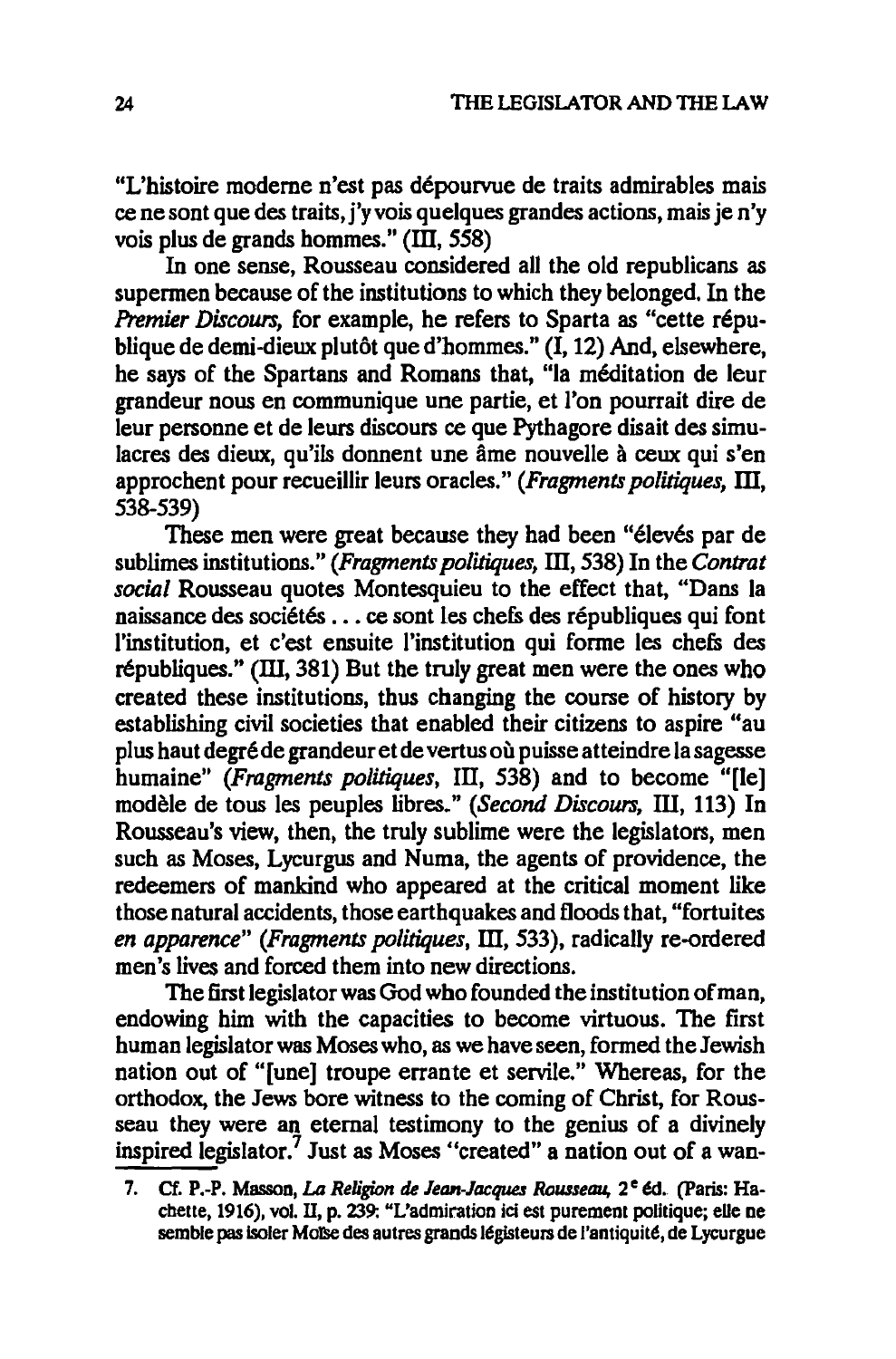dering and servile band by surrounding them with myriad restrictions, so Lycurgus, by similar constraints, "entreprit d'instituer un peuple déjà dégradé par la servitude et ... en fit des êtres au-dessus de l'humanité. Sparte n'était qu'une ville ... mais par la seule force de son institution cette ville donna des lois à toute la Grèce ... et fit trembler I'Empire persan." Numa, "Ie vrai fondateur de Rome," changed brigands into citizens and prepared the ground for the Roman republic. In short, "Le même esprit guida tous les anciens législateurs dans leurs institutions." (Pologne, III, 956-958) The modem republics were only pale imitations of the antique ones because they had not been established by legislators of the calibre of the ancients and, therefore, had not been able to produce citizens: "Je regarde les nations modemes: j'y vois force faiseurs de lois et pas un legislateur." *(Pologne,* m, 956) It is true that, in a note to the *Contrat social* (III, 382), Rousseau praises Calvin as the founder of Geneva, but he later, in the *Lettres ecrites de la Montagne,* as a result, no doubt, of the hostile reception accorded him in Geneva, withdraws his admiration: "Calvin, sans doute, était un grand homme; mais enfin c'était un homme, et qui pis est, un Théologien." (III, 715)

That Rousseau claims for the legislator the title of one chosen by providence is clear from the description of the legislator in the *Contrat social* where he is portrayed in terms equivalent to those of a benevolent deity: "une intelligence superieure, qui vit toutes les passions des hommes et qui n'en eprouvat aucune, qui n'eiit aucun rapport avec notre nature et qui la connût à fond, dont le bonheur fût indépendant de nous et qui pourtant voulût bien s'occuper du nôtre." The work of the legislator is precisely the same as the work of God, the first legislator: "transformer

et de Numa, qui ont fait voir au monde ce que pouvait, pour façonner un peuple, l'union du génie et d'une âme forte." For a most perceptive study of Rousseau's view of Moses see B. Baczko, "Moïse, législateur ..." in *Reappraisals of Rousseau, Studiu* in *Honour 0/ R.A. Leigh* (Manchester University Press, 1980), pp. 111-130. The "German Rousseau," Herder, looked upon Moses as one of the wisest legislators not only of the Jews but also of mankind as a whole. The Mosaic Law, Herder further urged, should be studied not merely for its ethical content but also for its political significance. Indeed, Herder went so far as to suggest that "in case Moses had only pretended his laws to be of divine origin, he did so, if he did, out of political wisdom." See F.M. Barnard, *Herder's Social*  and Political Thought. From Enlightenment to Nationalism (Oxford: Clarendon Press, 1965), pp. 63-64.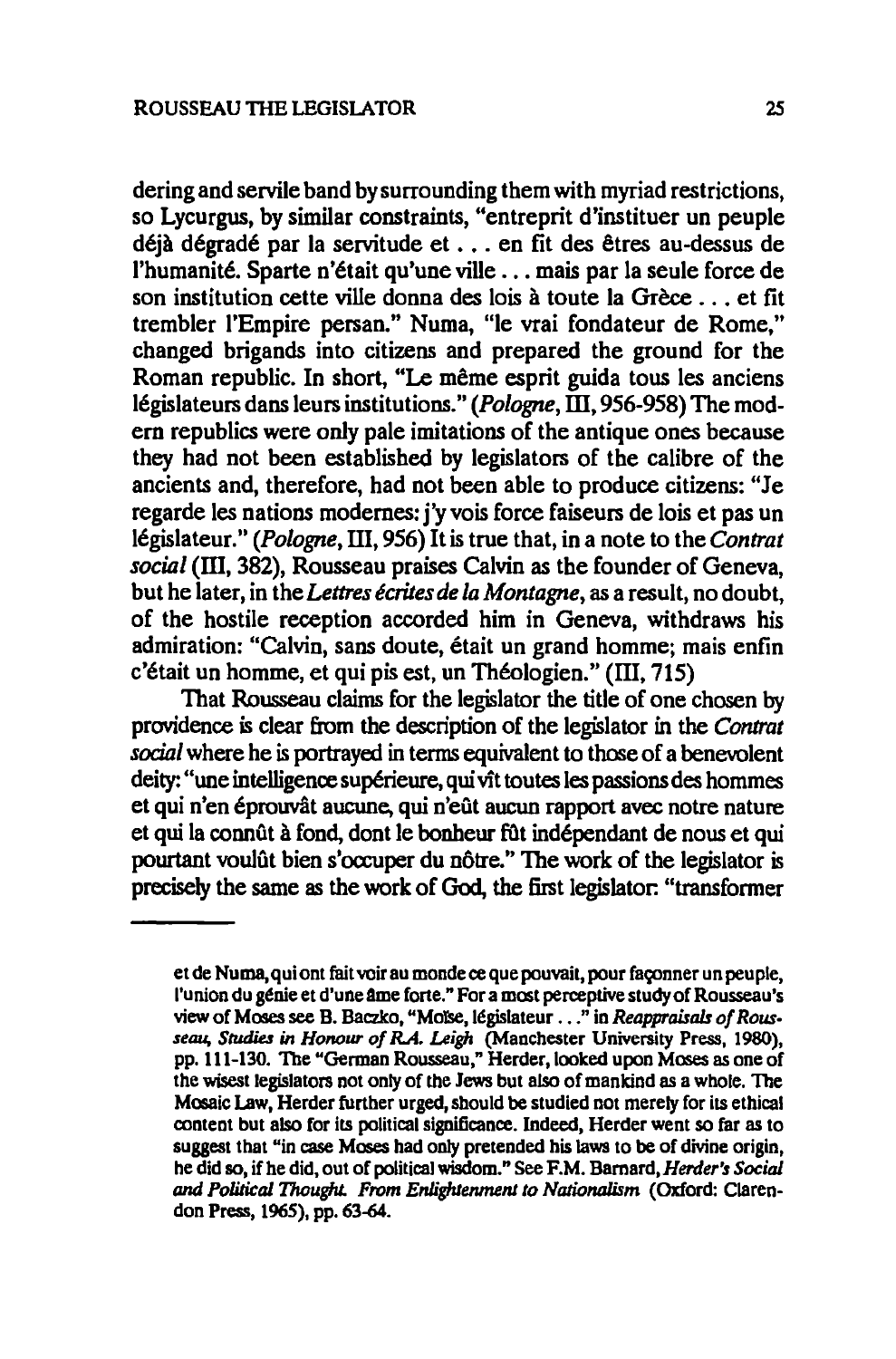chaque individu, qui par lui-même est un tout parfait et solitaire, en partie d'un plus grand tout dont cet individu recoive en quelque sorte sa vie et son être." (III, 381) The legislator should be an outsider with no authority other than the divinity of his mission as demonstrated by the purity of his character: "La grande âme du Législateur est le vrai miracle qui doit prouver sa mission." (III, 384) In the Lettres écrites de la Montagne Rousseau describes how one may recognize those chosen by providence. He says that "leur sainteté, leur véracité, leur justice, leurs mœurs pures et sans tache, leurs vertus inaccessibles aux passions humaines sont, avec les qualités de l'entendement, la raison, l'esprit, le savoir, la prudence, autant d'indices respectables, dont la réunion ... dit qu'ils sont plus que des hommes."  $(III, 728)^8$ 

Rousseau clearly counted himself among the lawgivers, but to carry out his mission as legislator he needed a country and a people for whom to prescribe laws. This he found in Geneva which he idealized in the Dedication to the Discours sur l'inégalité by portraying it as the incarnation of the spirit of the ancient republics.<sup>9</sup> He knew very well that Geneva was an oligarchy, and he hoped that the Contrat social would give arms and sustenance to the "Représen-

- In his article, "Nature et histoire dans la pensée de Jean-Jacques Rousseau," 8. AJJR, XXXII (1953-1955), p. 31, H. Gouhier characterizes the Legislator of the Contrat social as a "rédempteur." M. Gagnebin, "Le rôle du législateur dans les conceptions politiques de Rousseau" in Études sur le 'Contrat social' de Jean-Jacques Rousseau (Paris: Société Les Belles Lettres, 1964), p. 284, speaks of "la haute idée que Rousseau se faisait de la mission du législateur, être exceptionnel, à mi-chemin du prophète de la Bible et du sage de l'Antiquité, appelé à doter les peuples d'institutions qui leur conviennent et qui puissent les rendre probes et heureux." According to H.C. Payne, The Philosophes and the People (New Haven: Yale University Press, 1976), p. 61: "As a cultural hero, the legislator provided the Enlightenment's answer to the Christian saint or the Renaissance prince. Half-mythical, half-historical, the figure of the legislator who shapes and unifies his society dominates the political and historical writings of the philosophes."
- 9. Cf. J. Miller, Rousseau, Dreamer of Democracy (New Haven: Yale University Press, 1984), p. 102: "For Geneva, after all, was and is a real place with real possibilities: it is a place where we can enlist empirical evidence to conjecture about how 'sublime institutions' might have actually arisen and declined;  $[...]$ Moreover, a Geneva magically reformed through the meditation of a zealous patriot may offer a picture of more practical import than either Sparta or Rome, [...] Images of the great ancient cities can still show modern man what citizenship and virtue ought to mean; but they cannot provide a pattern of much use for transforming the societies these individuals inhabit."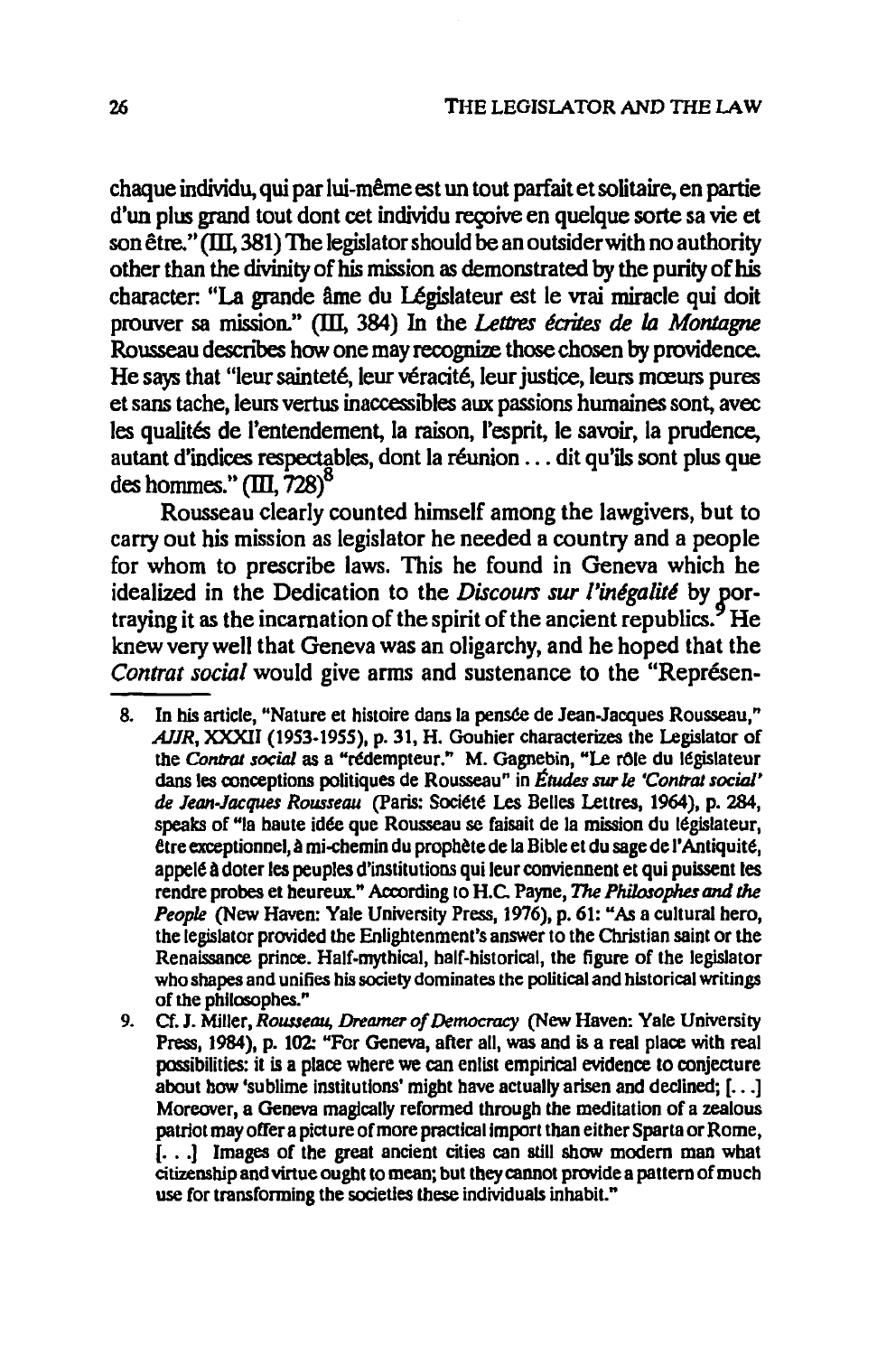tants" in their struggles against the all powerful Petit Conseil.<sup>10</sup> Rousseau, himself, from his role of spectator in France, kept out of the disputes. Like the legislator in the *Contrat social,* he was an outsider with no authority other than the divinity of his mission as demonstrated by the purity of his character.

After his exile from France Rousseau began to be identified with Jesus, not so much because Jesus was the most illustrious of martyrs but more because he was the epitome of a sublime legislator whose destiny, like that of Rousseau, was to found a new order of society. Certainly it was in this light that some of Rousseau's supporters understood the relationship. When Rousseau fled from France one of his disciples, Alexandre Deleyre, wrote to him: "Je vous ai cherche depuis votre fuite en Suisse que je comparais volontiers a celle de Jésus en Egypte et de Mahomet à Médine, quoique vous ne soyez le disciple d'aucun de ces deux Législateurs."<sup>11</sup> When Rousseau renounced his Genevan citizenship in 1763 another correspondent apostrophized Geneva as: "Misérable Patrie, Jérusalem nouvelle qui tue tes Prophètes."<sup>12</sup> In the previously mentioned letter to M. de Franquières Rousseau clearly depicted himself in the description of Jesus the legislator who, like Rousseau, was betrayed by the very compatriots who would have benefited from his laws: "Son noble projet était de relever son peuple, d'en faire derechef un peuple libre et digne de l'être; car c'était par là qu'il fallait commencer.... Mais ses vils et lâches compatriotes au lieu de l'écouter le prirent en haine précisément à cause de son génie et de sa vertu qui leur reprochaient

<sup>10.</sup> For the most comprehensive acrount of 18th-century Geneva and its influence on Rousseau's political formation in his earlyyears see M. *Launay,Jean.Jacques*  Rousseau: écrivain politique 1712-1762 (ACER, 1971). Thanks to R.A. Leigh's magisterial edition of Rousseau's correspondence we are able to verify Rousseau's acquaintance with Genevan politics through his association with his friend Lenieps, a Genevan exile living in Paris (Leigh, 167). In Leigh, 258, written in November 1754 to the Swiss pastor Jean Perdriau, Rousseau makes it quite clear that his dedication was not entirely an act of political nalveté (see the astute comments of Leigh in the "Notes explicativcs").1 am also indebted to Leigh for his article, "Le 'Contrat social', œuvre genevoise?," Annales Jean-Jacques Rousseau, XXXIX (1912-77), pp. 93-111, and to J. Terrasse, "Rousseau, Tronchin et les Représentants: aspects du débat politique à Genève en 1763-1764," *Swiss-French Studies,* n (November 1981), pp. 58-72.

<sup>11.</sup> RA Leigh, *Comspondance compUte* de *Jean-Jacques Rousseau* (Geneva and Oxford: The Voltaire Foundation, 1965-1987), 50 vols. Letter 2760, June 16, 1763.

*<sup>12.</sup> Ibid.,* Letter 2842, Lenieps A Rousseau, July 27, 1763.